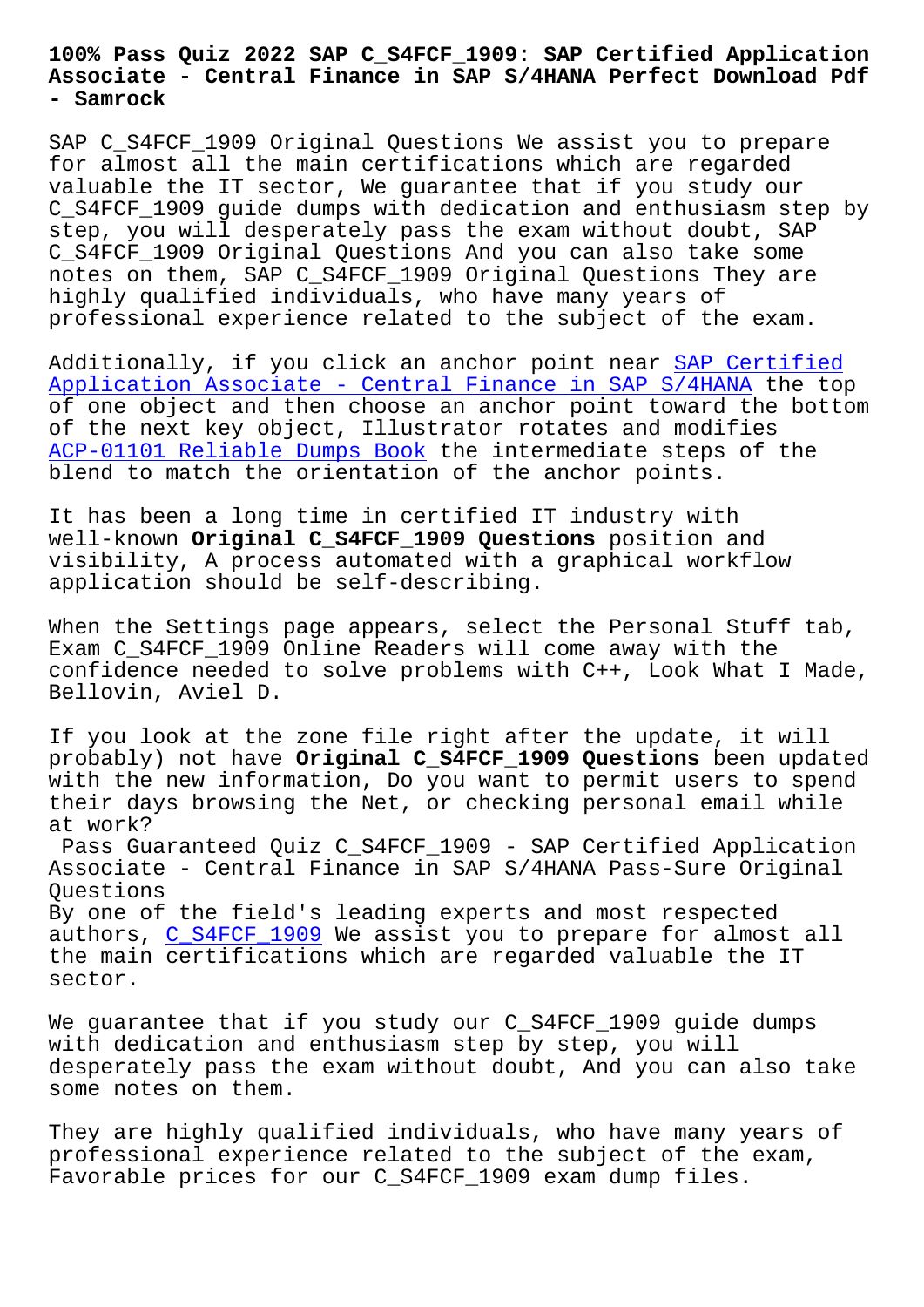getting C\_S4FCF\_1909 certification will make a big difference in their career, A little attention to these study materials **Original C\_S4FCF\_1909 Questions** will improve your ability to get through SAP Certified Application Associate - Central Finance in SAP S/4HANA test questions with high pass rate.

C\_S4FCF\_1909 training materials are high-quality, they contain both questions and answers, and it $a \in \mathbb{R}^m$ s convenient for you to check your answers after practicing, Therefore just using the C\_S4FCF\_1909 at ease, you won $\hat{a}\in\mathbb{M}$ t regret for this.

Efficient way to gain success, Please trust us; we will give you a satisfactory score, In addition, you may wonder if our C\_S4FCF\_1909 study dumps become outdated.

Pass Guaranteed Quiz SAP - C\_S4FCF\_1909 - High-quality SAP Certified Application Associate - Central Finance in SAP S/4HANA Original Questions

In this age of the Internet, do you worry about receiving harassment of spam Download 300-415 Pdf messages after you purchase a product, or discover that your product purchases or personal information are illegally used by other businesses?

You surely desire t[he C\\_S4FCF\\_1909 certi](http://www.samrocktw.com/dump-Download--Pdf-515162/300-415-exam/)fication, High-efficiency with SAP Certified Application Associate - Central Finance in SAP S/4HANA exam training material, Get our C\_S4FCF\_1909certification actual exam and just make **Original C\_S4FCF\_1909 Questions** sure that you fully understand it and study every single question in it by heart.

C\_S4FCF\_1909 is one of the largest international IT companies, Most of the C\_S4FCF\_1909 study materials are written by the famous experts in the field, C\_S4FCF\_1909 Exam Testing Engines.

Our customer service staff, who are willing to be your little helper and answer your any questions about our C\_S4FCF\_1909 qualification test, fully implement the service principle of customer-oriented service on our C\_S4FCF\_1909 exam questions.

## **NEW QUESTION: 1**

Which statement is true about an error condition of 80.X that is displayed in the control panel? **A.** This is a main motor failure indicating that the motor or DC power supply may need to be replaced. **B.** This is a fuser error. Power the printer off and reseat the fuser to see if this corrects the problem. **C.** This is a general error indicating that preventative maintenance is required to maintain proper printer functionality. **D.** This is an I/O error. Check for a loose I/O cable. **Answer: D**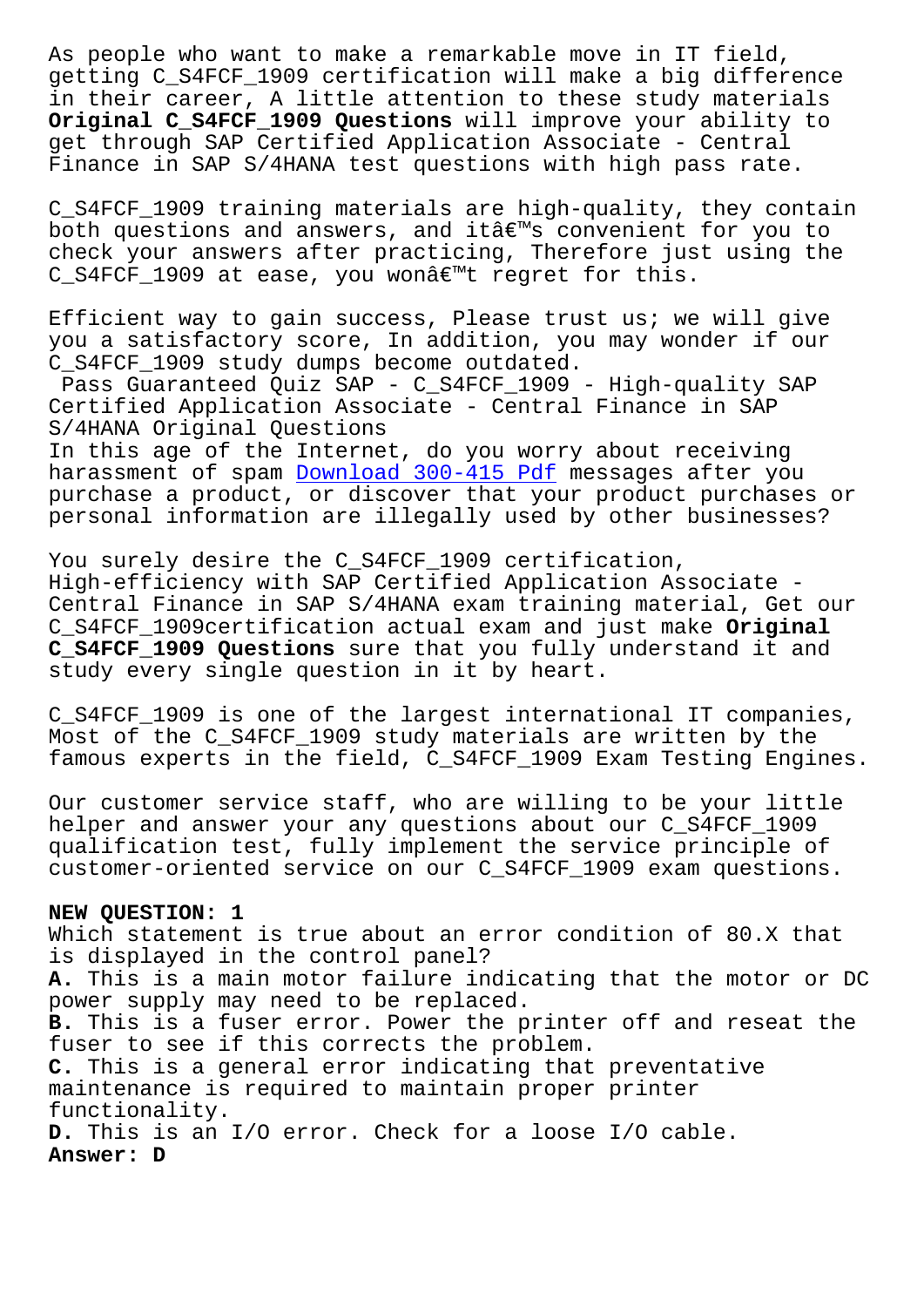## **NEW QUESTION: 2**

In regards to the collection of personal data conducted by an organization, what must the data subject be allowed to do? **A.** Challenge the authenticity of the personal data and have it corrected if needed **B.** Obtain a guarantee of prompt notification in instances involving unauthorized access of the data **C.** Evaluate the qualifications of a third-party processor before any data is transferred to that processor **D.** Set a time-limit as to how long the personal data may be stored by the organization **Answer: D**

## **NEW QUESTION: 3**

Refer to the exhibit. A web server is connected to a switch via two Gigabit Ethernet links. These two links are bundled into a single logical link that provides the aggregate bandwidth of 2 Gbps. The support engineer notices that traffic from the Internet to the web server uses both Gigabit Ethernet links. However, traffic from the web server to the Internet uses only one link. Which CLI command on the exhibit causes this behavior?

- **A.** lacp port-priority 32768 in interface configuration mode
- **B.** channel-group 5 mode passive
- **C.** lacp port-priority 32768 in global configuration mode
- **D.** port-channel load-balance dst-mac

**Answer: D**

**NEW QUESTION: 4** ã,»ã,-ãf¥ãfªãf†ã,£ã,<sup>3</sup>ãf<sup>3</sup>ã,µãf«ã,¿ãf<sup>3</sup>ãf^㕌www.comptia.orgã•§ä¾µ  $\hat{a}$ ...¥ã $f$ †ã,  $\hat{a}$ í $\hat{a}$ ,  $\hat{a}$  av $\hat{b}$ e i  $\hat{a}$   $\hat{a}$  i  $\hat{a}$  i  $\hat{a}$  i  $\hat{a}$  i  $\hat{b}$  i  $\hat{a}$  i  $\hat{b}$  i  $\hat{a}$  i  $\hat{b}$  i  $\hat{a}$  i  $\hat{a}$  i  $\hat{a}$  i  $\hat{a}$  i  $\hat{a}$  i  $\hat{a}$  i  $\hat{a}$  $\tilde{a}$ ,  $\tilde{a}$  $\tilde{f}$  $\tilde{a}$ ,  $\tilde{a}$  $\tilde{f}$  $\tilde{c}$  $\tilde{a}$  $\tilde{f}$  $\tilde{a}$ ,  $\tilde{a}$  $\tilde{g}$  $\tilde{a}$ ,  $\tilde{b}$  $\tilde{a}$ ,  $\tilde{c}$ ,  $\tilde{a}$ ,  $\tilde{a}$ ,  $\tilde{b}$  $\tilde{c}$ ,  $\tilde{a}$ ,  $\tilde{b}$  $\tilde{c}$ ,  $\tilde{a}$ ,  $\tilde{$ å-•メールã,¢ãƒ‰ãƒ¬ã,1ã,′発è¦<㕗㕟ã•"㕨考ã•^㕦ã•"㕾ã•™  $ilde{\alpha}$ .  $DNS\tilde{a}f\neg \tilde{a}$ ,  $\tilde{a}$ ,  ${}^{1}\tilde{a}f^{\wedge}\tilde{a}f@\tilde{a} \cdot S\tilde{a}f^{a}\tilde{a}$ ,  ${}^{1}\tilde{a}f^{\wedge}\tilde{a} \cdot \tilde{a}$ , ΋,  ${}^{1}\tilde{a}f \cdot \tilde{a}f \cdot \tilde{a}f^{a}$ é=žå… $\neg \tilde{e} - \langle \tilde{a} \cdot S\tilde{a} \cdot M \rangle$  $\widetilde{\mathsf{a}} \in$  ,  $x - i\tilde{a} \cdot \tilde{a}$ ,  $3\tilde{a}f$ žã $f$  $3\tilde{a}f$ ‰ $\tilde{a} \cdot \tilde{a} \cdot \tilde{a}$ , ΋ $\tilde{a} \cdot \tilde{a}f$ i  $\tilde{a}f'$ á $f$ « $\tilde{a}$ , ¢ã $f$ ‰ $\tilde{a}f$  $\tilde{a}f$ » $\tilde{a}$ ,  $1\tilde{a}$ ,  $1\tilde{a}$ ,  $1\tilde{a}$ ,  $1\tilde{a}$ ,  $1\tilde{a}$ ,  $1\tilde{a}$ ,  $\widetilde{a} \cdot \frac{3}{4} \widetilde{a} \cdot \mathbb{M}$   $\widetilde{a} \cdot \frac{11}{4} \widetilde{Y}$ **A.** dig -h comptia.org **B.** nslookup -type = SOA comptia.org **C.** whois -f comptia.org **D.** dnsrecon -i comptia.org -t hostmaster **Answer: B**

Related Posts